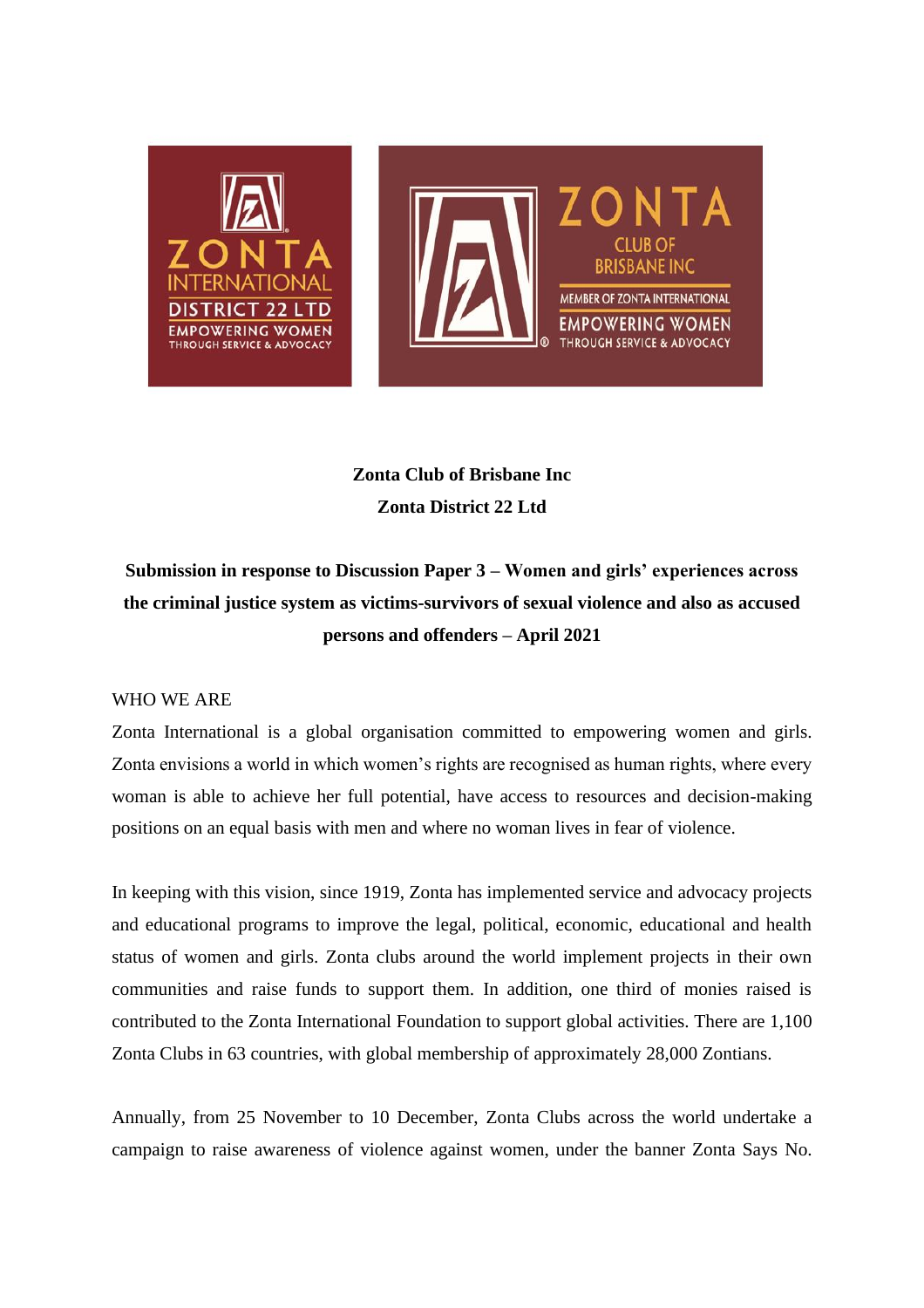These and other campaigns are a vital force for changing attitudes, beliefs and behaviours that contribute to violence against women.

In Queensland, Zonta International (ZI) is represented by 45 Zonta clubs approaching 1,000 members. This year marks the 51<sup>st</sup> anniversary of Zonta's first Queensland club - the Zonta Club of Brisbane which has been advocating against domestic violence from its beginnings.

In 2020 the Queensland Government honoured both Brisbane and Brisbane East Zonta Clubs with an entry to the Queensland Government Domestic and Family Violence Prevention Honour Roll.

We are particularly focused on the United Nations Sustainable Development Goal No 5 targets which include –

- Eliminate all forms of violence against all women and girls in the public and private spheres, including trafficking and sexual and other types of exploitation; and
- Adopt and strengthen sound policies and enforceable legislation for the promotion of gender equality and the empowerment of all women and girls at all levels.

In studying Discussion Paper 3 - Women and girls' experience across the criminal justice system as victims-survivors of sexual violence and also as accused persons and offenders, we have chosen to comment on several specific areas of discussion.

- 1. Education for police responding to domestic violence incidents;
- 2. The need for cost effective approaches and targeted investment in this area;
- 3. The value of expanding access to alternative justice models for sexual offences;
- 4. Education to combat rape myths;
- 5. Victim experiences of court processes;
- 6. Vicarious trauma and compassion fatigue for professionals involved in the justice system.

### **1. The Education of Police Officers Responding to Domestic Violence Incidents**

Gaslighting is one of several coercive and manipulative behaviours observed in violent domestic relationships. Members of the Zonta Club of Brisbane have become aware of instances where perpetrators of domestic violence have continued their manipulation tactics in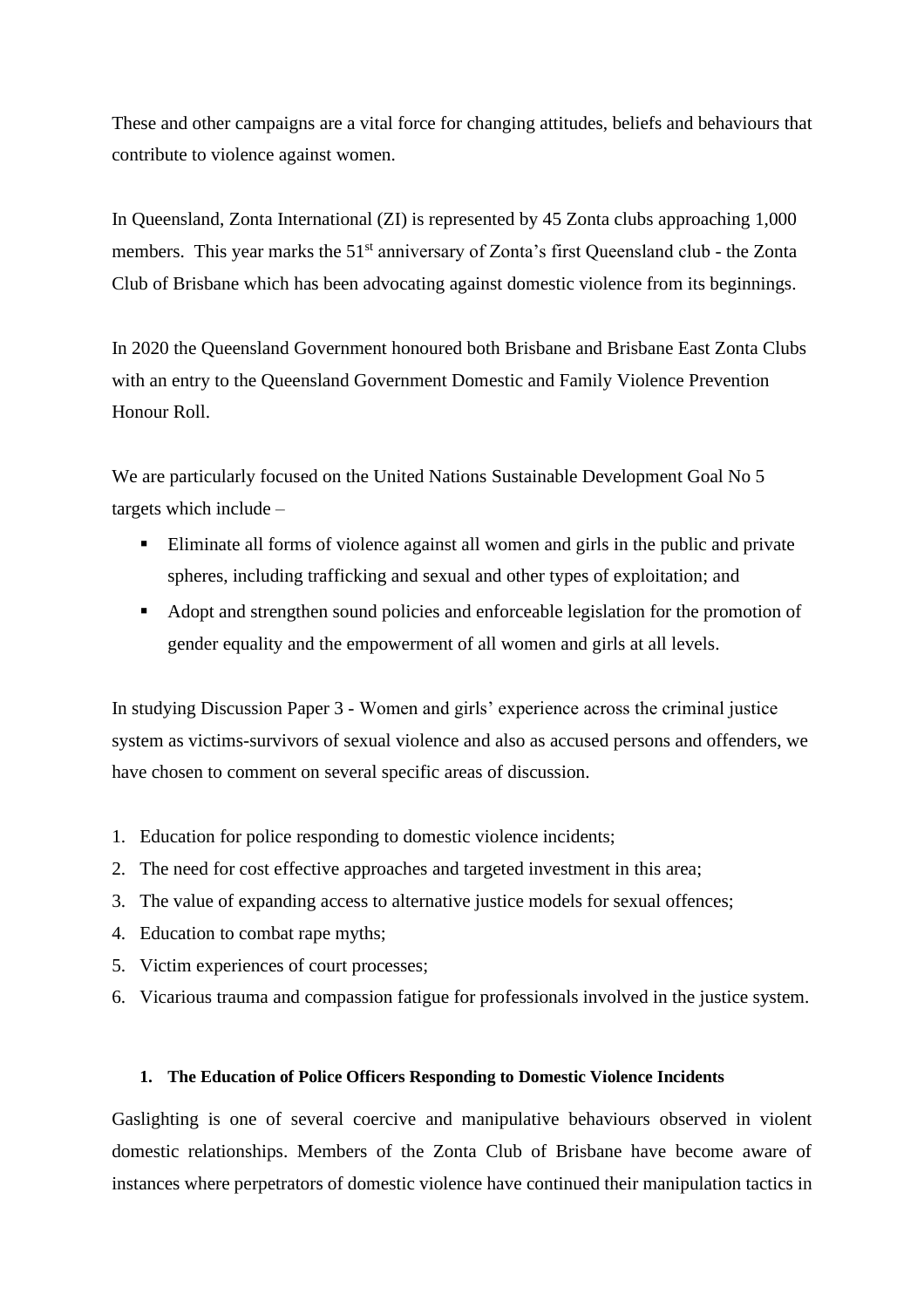their interactions with police and in doing so, have used the justice system to cause further harm to their victims.

A person seeking the assistance of police because of domestic violence is often in a state of emotional distress. As a result, when police attend a location following a report of domestic violence, they can be met by a victim struggling to regulate their emotions or general presentation or communicate effectively. This presentation can be contrasted with a perpetrator who may be able to maintain a calm, non-violent demeanour. The situation has, at times, lead to the perpetrator claiming to be the victim of abuse and the victim being charged with domestic violence offences or subject to an application for a domestic violence order. In these situations, the victim's need for protection is overlooked because of her presentation. The Zonta Club of Brisbane supports investment in ongoing police training around the nuances and complexities of violent relationships. Armed with this knowledge, police can better assess these situations and take steps to protect people at risk of harm.

# **2. Resources, Investment and Value for Money**

It is accepted that the justice system is complex and costly. The Zonta Club of Brisbane calls for increased funding and an ongoing and effective evaluation of the cost efficiency of current models compared with innovative alternatives. The Discussion Paper refers to some novel approaches cited from reports of the Queensland and Australian Productivity Commissions.

We applaud an openness to evidence-informed decision making and a 'learning system' approach. These approaches rely on suitable funding and access to professionals with the skills to find and assess the evidence (for example, studies of interventions and new models) and relevant data to inform decisions. Much data may be aggregated at the state level and not be available by region or by gender and age group, or type of offence. Better data will help make better decision making but it requires political will to invest in establishing and or improving existing datasets. In many spheres (for instance health and education), there is more emphasis on 'front-line services' but there is increasing evidence that a proportional investment in having the right data will be a boon to efficient decision-making.

Reforms to the justice system must occur in collaboration with academics and other interested researchers. Refining existing economic evaluations and assessment frameworks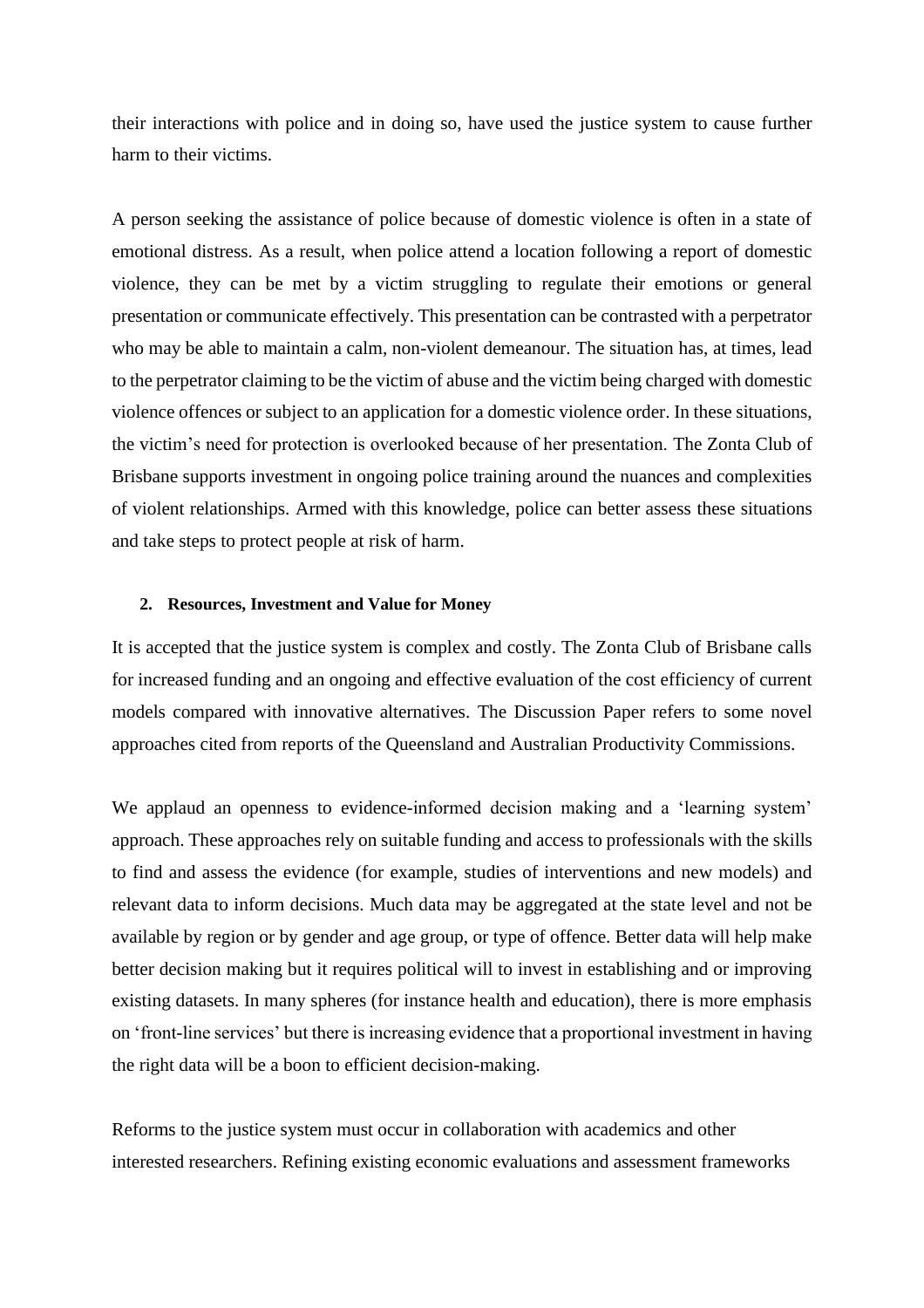for innovative approaches will improve outcomes, especially for victims. The state needs to have an appropriate appetite for 'risk.' When trying new approaches, there must be an acceptance that not everything will work. It is sensible to see what is happening in similar jurisdictions and modify approaches and interventions based on their successes. An approach modelled on the UK Governments What Works Network should be considered ("The What Works Network uses evidence to improve the design and delivery of public services.") <https://www.gov.uk/guidance/what-works-network>

The State will need to invest money to:

- a) research (with appropriate partners such as academics) more efficient ways (p27) such as alternatives to incarceration and justice reinvestment.
- b) collect and analyse data specific to women and girls as victims and offenders e.g. regional disparities, recidivism of women for domestic violence and sexual crimes.

We suggest that women and girls who are involved in the criminal justice system can be better supported to reduce recidivism and benefit the community by:

- insisting on timely processes within the criminal justice system;
- having a dedicated system to collect and analyse data to better inform policy and decision making;
- adopting a 'learning system' to test innovative models especially around alternatives to incarceration for non-violent offending; and
- ensuring a public health approach for prevention and early intervention, particularly for economically disadvantaged communities.

# **3. Alternative Justice Models**

The discussion paper raises the potential for restorative justice models for individuals charged with sexual offences in Queensland. The Zonta Club of Brisbane supports the increased use of alternative justice models to support women who are victim-survivors of domestic violence and sexual offences and increase their satisfaction with the criminal justice system.

Members of the Zonta Club of Brisbane with experience in this area report that restorative justice models are underutilised to the detriment of victim-survivors. At present, where justice mediation may be contemplated by Police Prosecutions or the Office of the Director of Public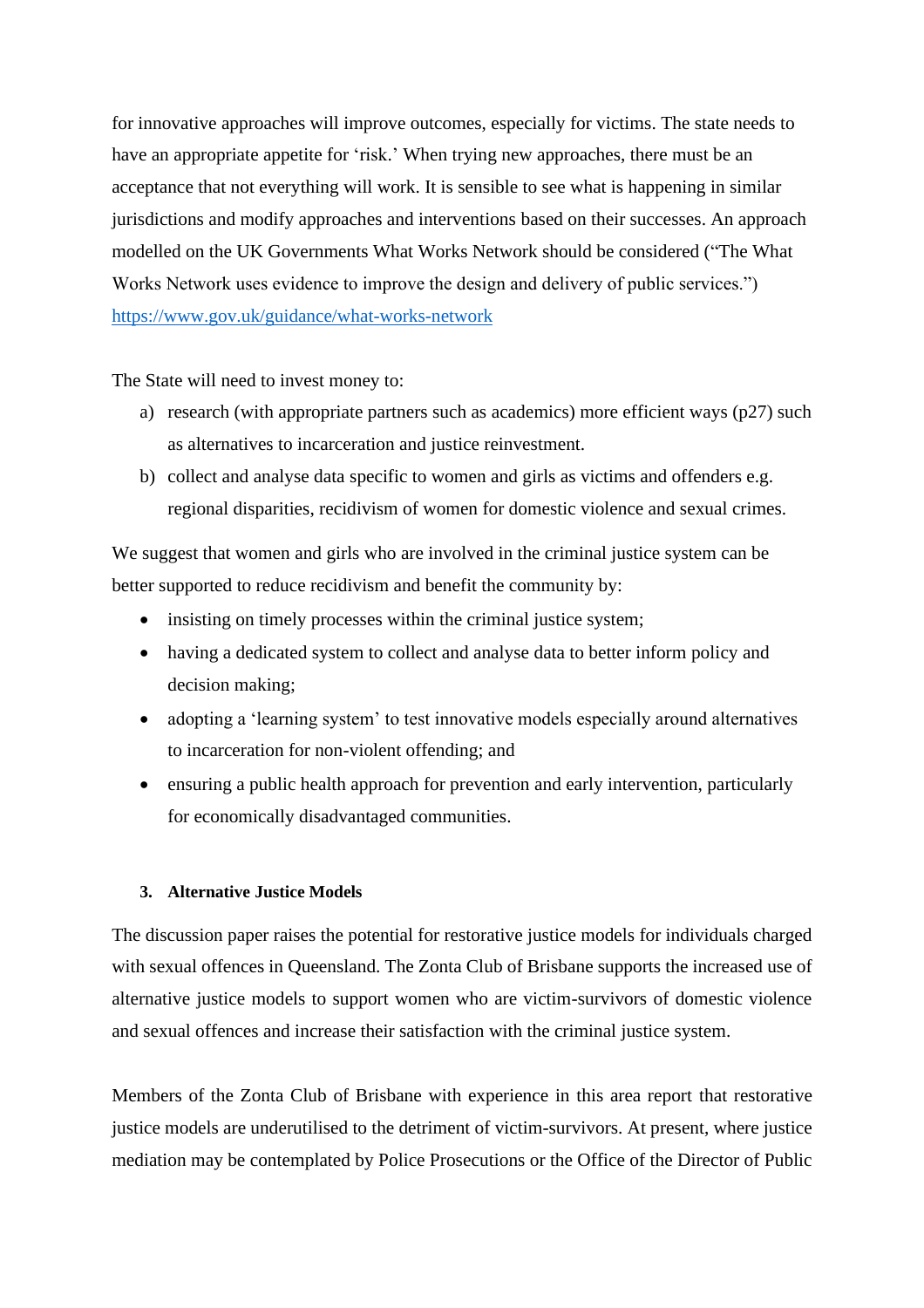Prosecutions, defence sends a submission to request that the matter be referred to justice mediation. Matters where justice mediation may be appropriate include where the complainant and defendant are known to one another, the offending took place in the context of a friendship or relationship, or it is known or suspected that the complainant wishes to resolve the conflict.

If the submission is successful, once the referral has been made, the complainant is contacted and asked whether they are interested in participating in the process. The matter then proceeds depending on the wishes of the complainant, although a mediation conference is common. Letters of apology can be provided, compensation can be paid and non-disclosure agreements can also be considered.

Members report that requests for justice mediation in sexual matters are commonly rejected due to the prosecutor's view that the matter is too serious. While certain matters will simply never be appropriate for justice mediation due to their violent nature or other considerations, it seems that the rejection often comes without consultation with the complainant or consideration of the strength of the crown case. The perceived futility of seeking access the program discourages defence from sending requests in future.

Delay, being cross examined at committal and/or giving evidence at trial all have the potential to re-traumatise victim-survivors. As a matter progresses, it follows that the complainant's attitude to the matter may also evolve. While a victim-survivor may have initially been disinterested in justice mediation, their stance may change. It seems that there is little, if any, thought to justice mediation beyond the request sent at a relatively early stage of a matter. Victim-survivors should be consulted when justice mediation is first suggested and advised that, should their position change, the matter can be revisited.

Where matters proceed to trial, there is the possibility that the defendant will be acquitted, a potentially distressing outcome for complainants. Justice mediation allows complainants to express their experiences to the defendant and engage with the defendant to the extent that they are comfortable. The benefits of this process are myriad. The interaction can be a hugely cathartic experience for the complainant and can have a lasting impact on the defendant, their understanding of the offending behaviour and their future conduct. Further, it can create a foundation for a workable relationship between the complainant and defendant on an ongoing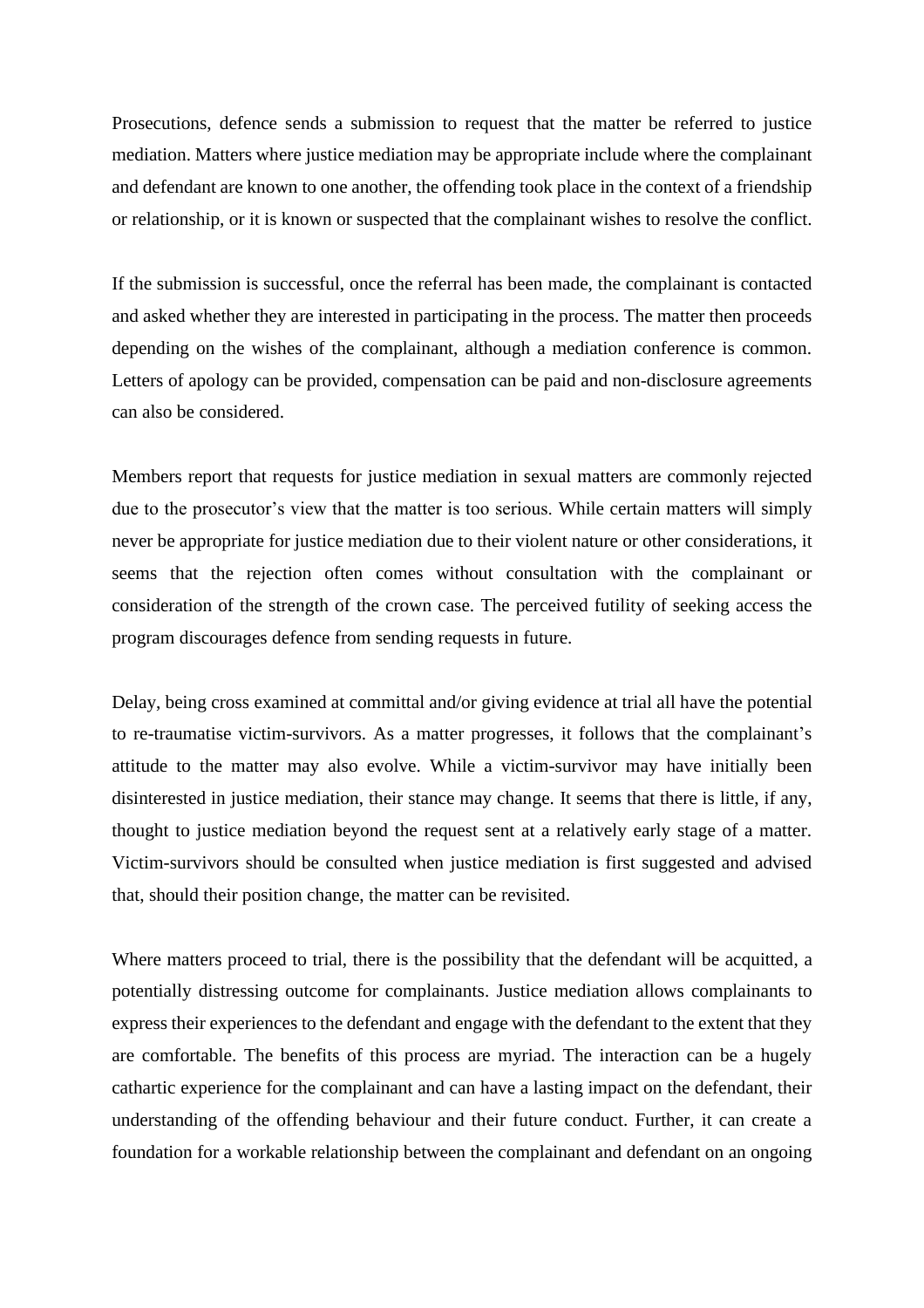basis. This may be of great value where the complainant and defendant reside in a small community and will necessarily come into contact in the future.

Payment of compensation is often a component of justice mediation. The payment of compensation raises complex issues. There is a risk that women offered compensation may feel compelled to accept the offer due to their financial circumstances even though they would prefer that the matter proceed to trial. Further, it would not be in the interests of justice for defendants to be seen to be simply 'paying the victim out' where more serious penalties would be appropriate. Finally, some defendants, unable to make payment of compensation in lumpsums may require the assistance of SPER to pay compensation over an extended period of time. This would ensure that defendants are not precluded from taking part in the process by virtue of their economic circumstances.

Although there are complicated factors associated with the extension of justice mediation program, they are not insurmountable. The Zonta Club of Brisbane supports initiatives that promote greater satisfaction and engagement for women and girls in the justice system.

### **4. Rape Myths**

The Zonta Club of Brisbane supports the taskforce's consideration of the interplay between rape myths and community attitudes to consent. The taskforce is urged to consider past and present campaigns around this issue. For instance, members have become aware that there is a pervasive myth amongst some groups of young people that a person must clearly indicate the withdrawal of consent during a sexual interaction by clearly saying 'no.' This understanding has led some victim-survivors to conclude that they have no recourse to the criminal justice system because they froze in fear during a sexual assault rather than responding with a clear 'no.' Rape myths such as these present significant barriers to victim reporting. Zonta supports initiatives that empower victim-survivors to access justice through the courts.

Zonta strongly supports ongoing professional, community and school level education campaigns that combat rape myths. Education focussed on positive and enthusiastic consent is necessary to prepare young people for healthy and safe relationships.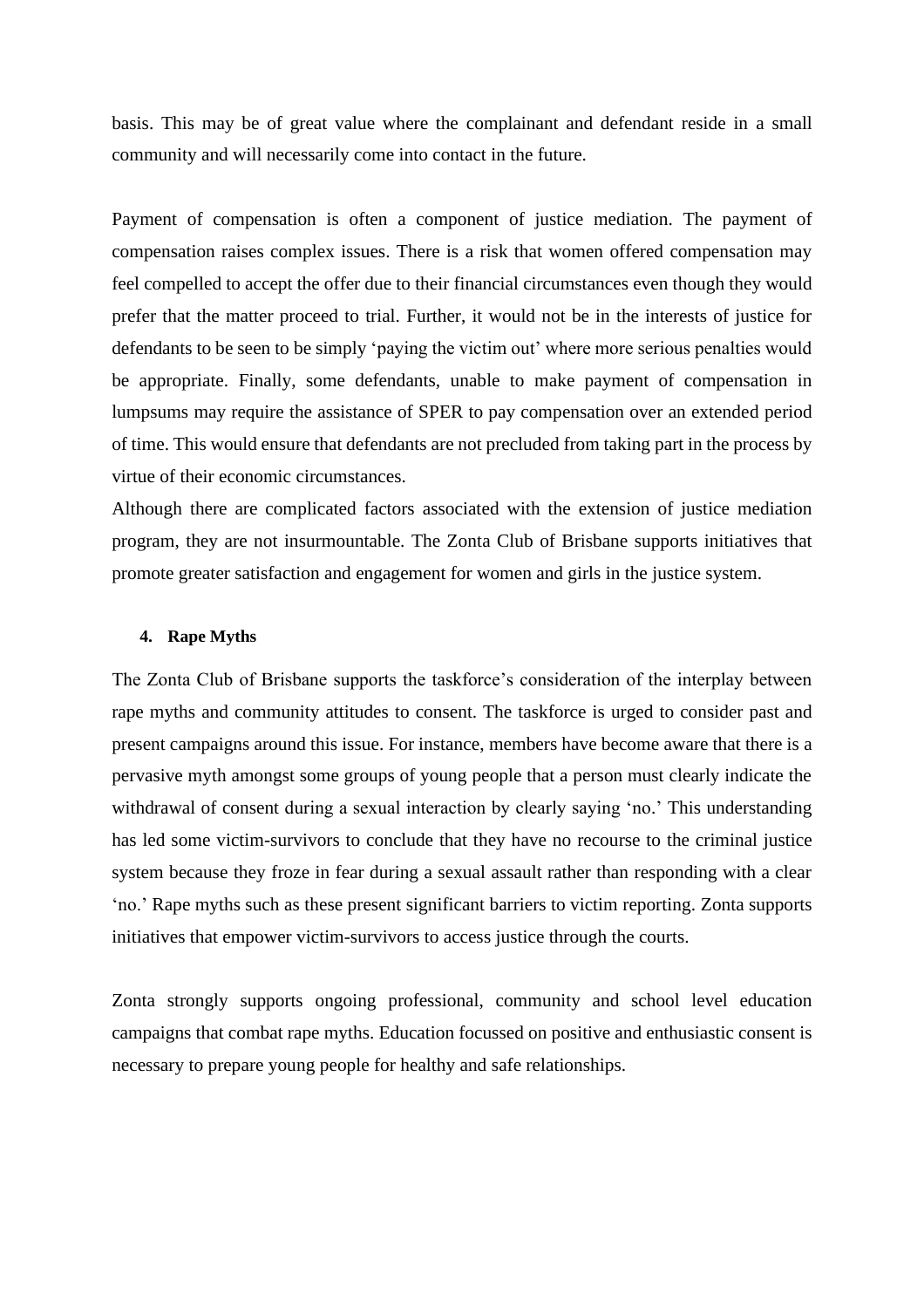#### **5. Victim's Experiences of the Court Process**

The Zonta Club of Brisbane is aware that victim-survivors of domestic and sexual violence face potentially difficult experiences as matters in which they are involved move through the court system. Victims can be required to wait in court waiting rooms for up to several hours before being required to give evidence or appear in court. These delays contribute to low victim satisfaction and can cause further physical and mental distress. Further, knowing that this is experience is likely to follow a report of a sexual offence or a domestic violence complaint can discourage victim-survivors from accessing justice. Providing certainty to victims regarding time of proceedings and an environment that supports their sense of safety may improve victim experiences. Increased presence of specific, in-court support services for Aboriginal and Torres Strait Islander women should be prioritised. More, the taskforce may consider additional court support options, to provide emotional support to victims while they are waiting or giving evidence during proceedings. This would arguably reduce anxiety and improve victims experience of court processes without jeopardising the fairness of proceedings for the accused.

# **6. Vicarious Trauma and Compassion Fatigue**

Zonta Club of Brisbane supports the inquiry into levels of vicarious trauma in lawyers, police, and judicial officers. The taskforce may consider the possibility of a discrepancy between the number officials trained in trauma informed practice and care, and the number of people who are willing/available to work in fields with high exposure to interpersonal violence. The pressures faced by these workers are exacerbated by staff shortages, limited resources and a high volume, quick turn over workload characterised by exposure to interpersonal violence matters. These factors may lead to loss of skilled practitioners, officers and staff and compromise the continuity and quality of service available to victim-survivors.

Although the Taskforce identifies that not much evidence is available, mitigation or reduction of vicarious trauma may be possible through the implementation, and enforcement of measures including but not limited to:

- Supervision programs as available in other fields where vicarious trauma is a life issue (e.g. psychology and social work);
- Capped number of case/workloads, limiting exposure and preventing over work;
- Increased funding;
- Periodic refresher training and support for recognising evolving stress and self-care activities;